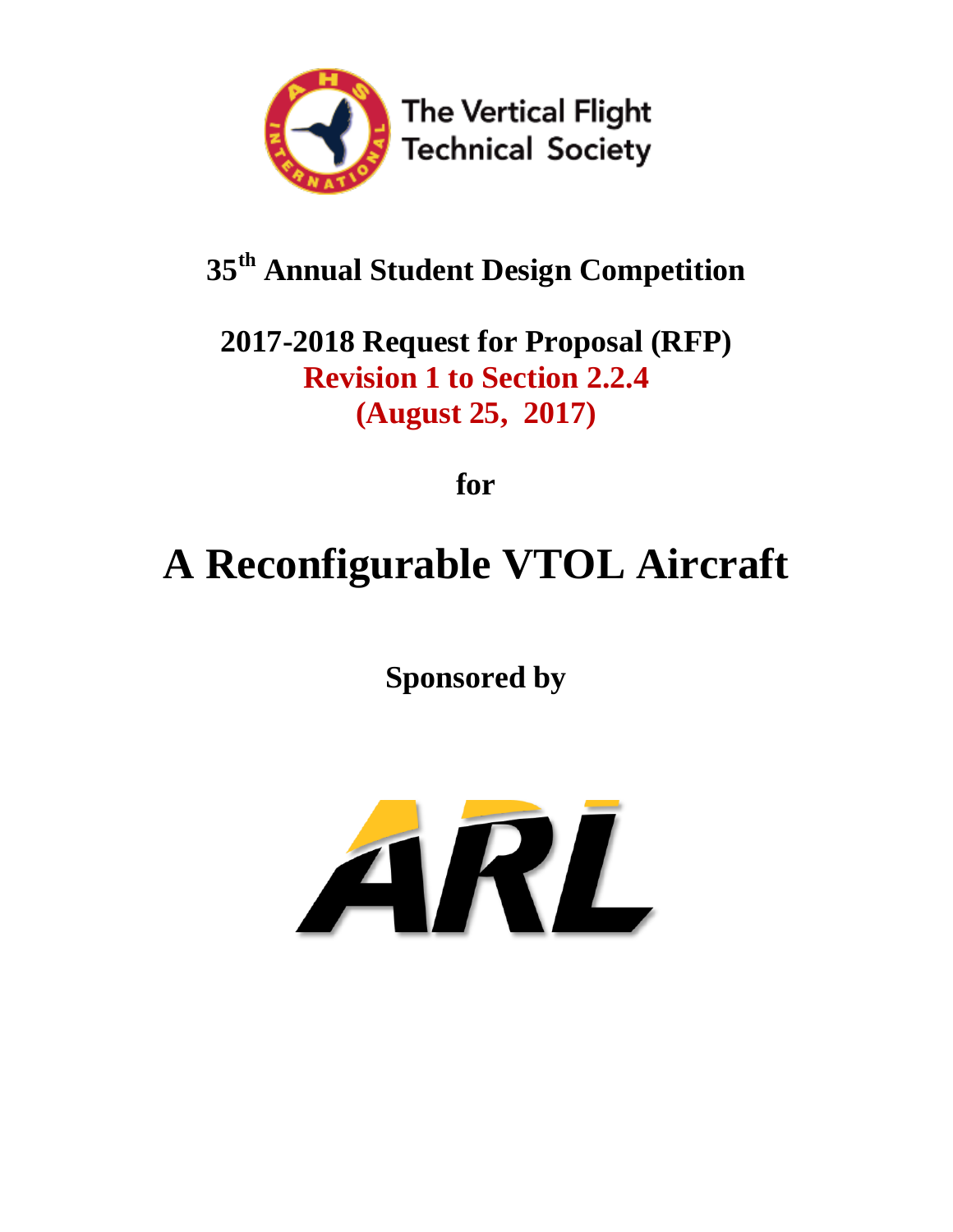

## <span id="page-1-0"></span>**Table of Contents**

| 1 |     |       |  |  |  |  |
|---|-----|-------|--|--|--|--|
|   | 1.1 |       |  |  |  |  |
|   |     | 1.1.1 |  |  |  |  |
|   |     | 1.1.2 |  |  |  |  |
|   |     | 1.1.3 |  |  |  |  |
|   |     | 1.1.4 |  |  |  |  |
|   |     | 1.1.5 |  |  |  |  |
|   |     | 1.1.6 |  |  |  |  |
|   |     | 1.1.7 |  |  |  |  |
|   |     | 1.1.8 |  |  |  |  |
|   |     | 1.1.9 |  |  |  |  |
|   | 1.2 |       |  |  |  |  |
|   |     | 1.2.1 |  |  |  |  |
|   |     | 1.2.2 |  |  |  |  |
|   |     | 1.2.3 |  |  |  |  |
|   |     | 1.2.4 |  |  |  |  |
|   | 1.3 |       |  |  |  |  |
|   | 1.4 |       |  |  |  |  |
|   | 1.5 |       |  |  |  |  |
|   |     | 1.5.1 |  |  |  |  |
|   |     | 1.5.2 |  |  |  |  |
|   |     | 1.5.3 |  |  |  |  |
|   |     | 1.5.4 |  |  |  |  |
|   | 1.6 |       |  |  |  |  |
| 2 |     |       |  |  |  |  |
|   | 2.1 |       |  |  |  |  |
|   | 2.2 |       |  |  |  |  |
|   |     | 2.2.1 |  |  |  |  |
|   |     | 2.2.2 |  |  |  |  |
|   |     | 2.2.3 |  |  |  |  |
|   |     | 2.2.4 |  |  |  |  |
|   |     | 2.2.5 |  |  |  |  |
|   | 2.3 |       |  |  |  |  |
|   |     | 2.3.1 |  |  |  |  |
|   |     | 2.3.2 |  |  |  |  |
|   |     | 2.3.3 |  |  |  |  |
|   |     | 2.3.4 |  |  |  |  |
|   |     | 2.3.5 |  |  |  |  |
|   | 2.4 |       |  |  |  |  |
|   | 2.5 |       |  |  |  |  |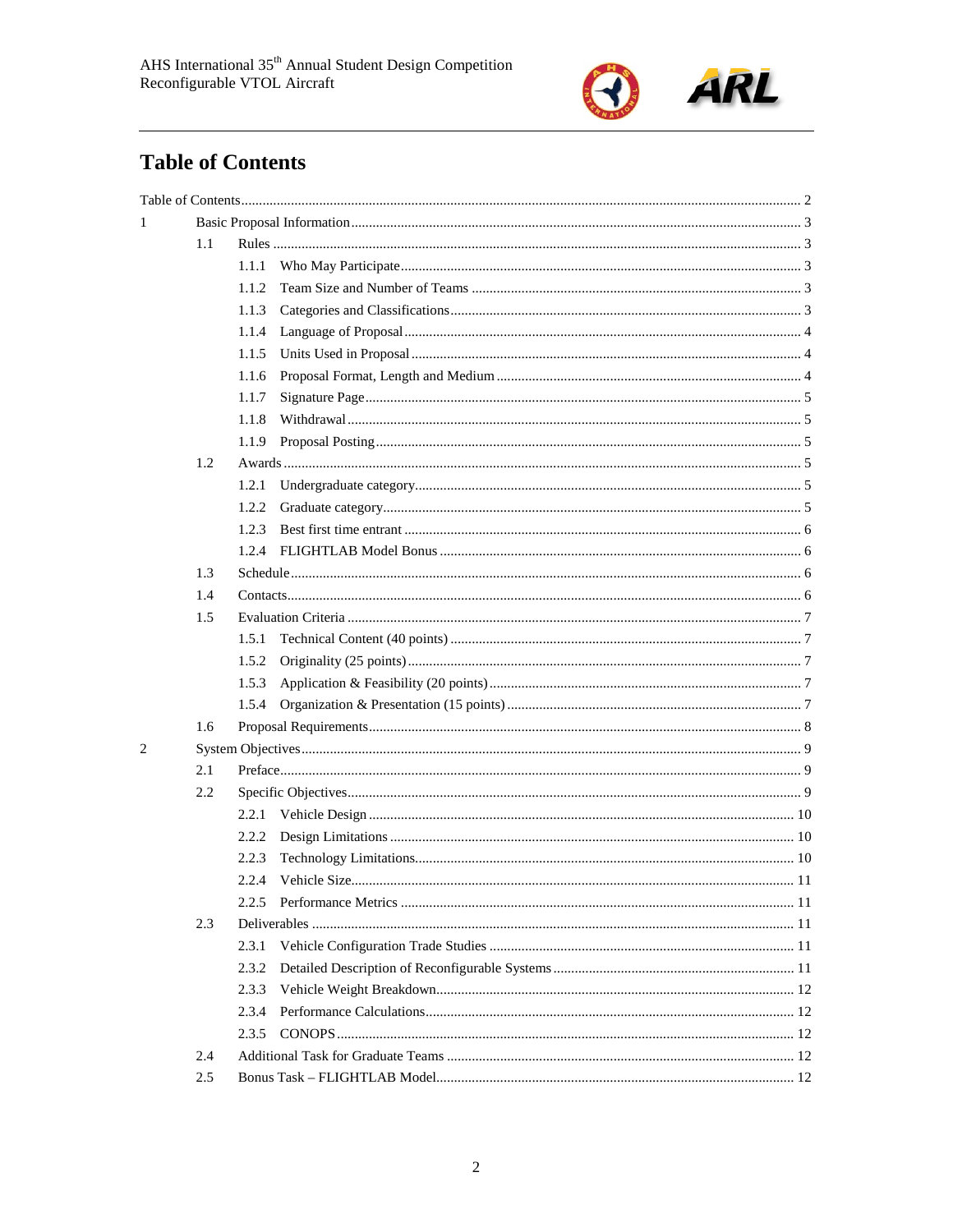

### <span id="page-2-0"></span>**1 Basic Proposal Information**

The United States Army Research Laboratory (ARL) and the American Helicopter Society International invites you to participate in the 35th Student Design Competition (SDC). This Request for Proposal (RFP) is divided into two sections. Section 1 (this section) provides a general description of the competition and the process for entering. This section covers the rules (both general and proposal specific) and schedules that the sponsor requires of the participants. It also describes the awards and provides contact information. Section 2 describes the specific challenge presented by ARL.

#### <span id="page-2-1"></span>**1.1 Rules**

#### <span id="page-2-2"></span>**1.1.1 Who May Participate**

All undergraduate and graduate students from any school (university or college) may participate in this competition, *with the exception of countries or persons prohibited by the United States Government*. A student may be full-time or part-time; their education level will be considered in the classification of their team (see Section [1.1.3\)](#page-2-4).

#### <span id="page-2-3"></span>**1.1.2 Team Size and Number of Teams**

We encourage the formation of project teams. The maximum number of students on a team is ten (10), with the exception described below; the minimum team size is one (1), an individual. Schools may form more than one team, and each team may submit a proposal. A student can be a member of one team only.

We look favorably upon the development of multi-university teams for the added experience gained in collaboration and project management. The maximum number of students for a multi-university team is twelve (12), distributed in any manner over the multi-university team.

The members of a team must be named in a Letter of Intent. The Letter of Intent is submitted by the captain of a team and sent to AHS International by the date specified in Section [1.3.](#page-5-2) Information in the Letter of Intent must include the name of the university or universities forming the team, the name of the team, the printed names of the members of the team from all the universities in the team, the e-mail addresses and education level (undergraduate or graduate) of each team member, the affiliation of each student in the case of a multi-university team, and the printed names and affiliations of the faculty advisors, as well as contact information for the team captain.

#### <span id="page-2-4"></span>**1.1.3 Categories and Classifications**

The competition has three categories that are eligible for prizes, as well as a bonus category. They are:

- Undergraduate Student Category:  $(1<sup>st</sup>, 2<sup>nd</sup>, 3<sup>rd</sup>)$
- Graduate Student Category:  $(1^{st}, 2^{nd}, 3^{rd})$ . NOTE: The classification of a team is determined by the highest educational level currently pursued by any member of the team.
- New Entrant Category: A new entrant is defined as any school (undergraduate or graduate) that has not participated in the last three prior competitions.
- Bonus: FLIGHTLAB Model: A bonus will be provided to one undergraduate and one graduate team that successfully meets the evaluation criteria stated in the optional Bonus Task Section [2.5](#page-11-4) in addition to all other submission requirements.

References herein to the United States Army Research Laboratory or ARL does not constitute or imply the endorsement, sponsorship or recommendation by the United States Government of this RFP, AHS International, the 35th Annual AHS International Student Design Competition. The views and opinions expressed in this RFP do not necessarily state or reflect those of the United States Government or the United States Army Research Laboratory.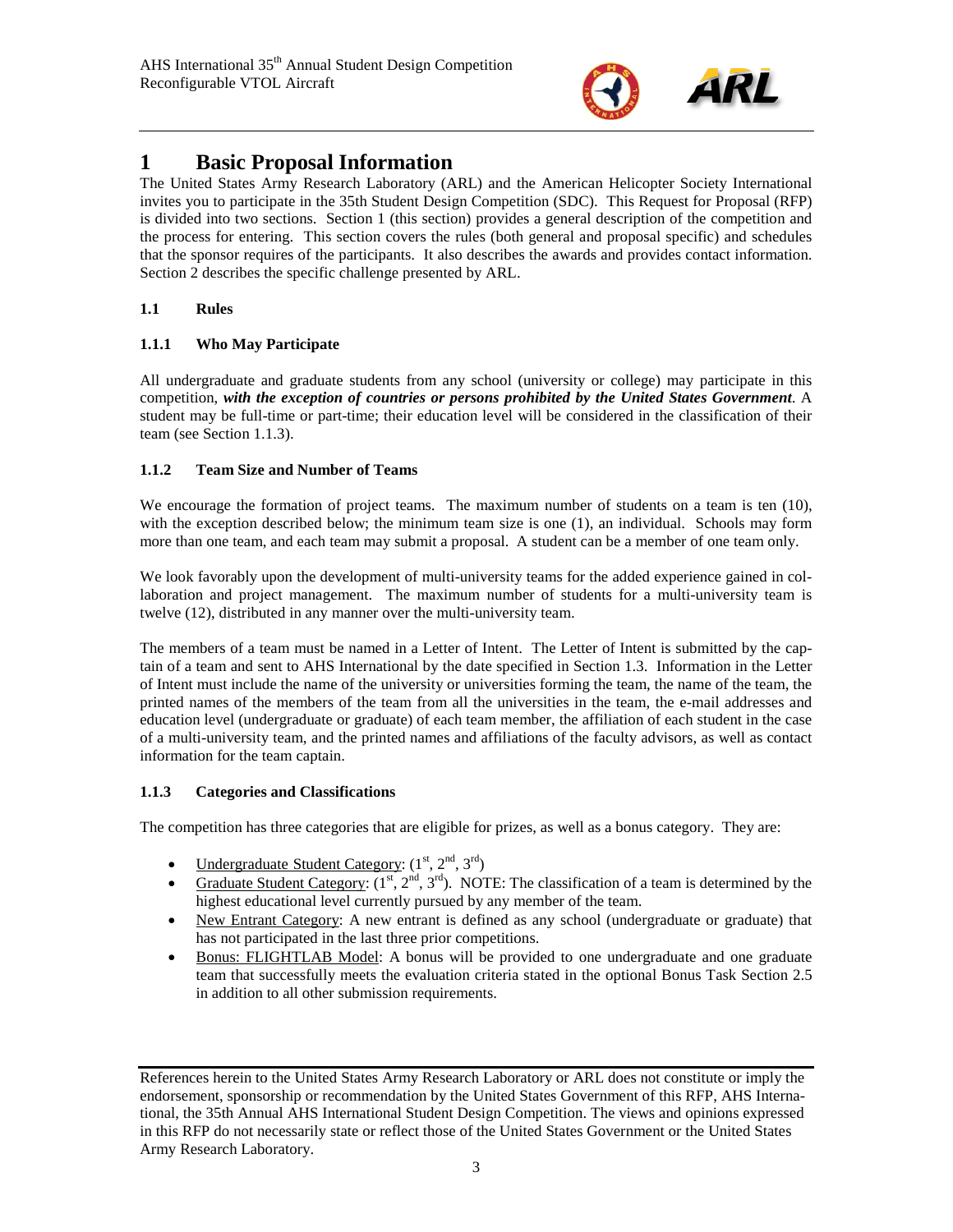

#### <span id="page-3-0"></span>**1.1.4 Language of Proposal**

Regardless of the nationality of the teams, all submittals and communications to and from AHS International must be in English.

#### <span id="page-3-1"></span>**1.1.5 Units Used in Proposal**

All proposals shall provide answers in SI units. The use of units shall be consistent throughout all submitted materials. All engineering units should be expressed in the units of Newtons (force), kilograms (mass), seconds, minutes or hours as appropriate (time), meters (length), and kilometers per hour (velocity).

#### <span id="page-3-2"></span>**1.1.6 Proposal Format, Length and Medium**

Two separate files comprise the Final Submittal for undergraduate and graduate teams. Both must be present for a submission to be considered complete. The judges shall apply a significant penalty if either file is missing. The two files are the Executive Summary and Final Proposal. If a team completes the FLIGHTLAB Model task, an addendum to the Final Submittal and a separate file will be permitted. Each is described herein.

#### **The first file is a PDF file called the Final Proposal:**

It is the complete, self-contained proposal of the team. It shall be submitted in PDF form readable with Adobe Acrobat. Exceptions will be considered with advance request.

Undergraduate category Final Proposals shall be no more than 50 pages, and graduate category Final Proposals shall be no more than 100 pages. All pages are to be numbered. This page count includes all figures, diagrams, drawings, photographs and appendices. In short, anything that can be read or viewed is considered a page and subject to the page count, with the following exceptions. The cover page, acknowledgement page, signature page, posting permission page (see Section [1.1.9\)](#page-4-2), table of contents, list of figures, list of tables, nomenclature, reference pages and the Executive Summary are excluded from the page count for the Final Proposal. See Section 1.1.7 for specific information about the signature page.

Pages measure  $8\frac{1}{2}$  x 11 inches (US letter paper size). Undergraduate submissions may have four (4) larger fold-out pages with a maximum size of 11 x 17 inches (US tabloid paper size), and graduate submissions may have eight  $(8)$  larger fold-out pages with a maximum size of 11 x 17 inches. If a submission exceeds the page limit for its category, the judges will apply a penalty equal to ¼ point per page over the limit.

All proposals and summaries shall use a font size of at least 12 point and spacing that is legible and enhances document presentation.

#### **The second file is a PDF file called the Executive Summary:**

This is a self-contained "executive" briefing of the proposal. Both undergraduate and graduate category Executive Summaries are limited to twenty (20) pages measuring  $8\frac{1}{2} \times 11$  inches, with no more than four (4) larger fold-out pages of a maximum size of 11 x 17 inches. The Executive Summary can take the form of a landscape-orientation presentation, but it must still be a PDF file readable with Adobe Acrobat. No additional technical content may be introduced in the Executive Summary. The judges shall apply the same page count penalty to the Executive Summary score as with the Final Proposal. The Executive Summary shall account for no more than 10% of the total score of the complete submission.

Students have the option to create a short video (with a 2 minute maximum length), in addition to the Executive Summary, which presents their design and its key features in a similar manner. The video should briefly describe the aircraft's unique design features, operation, and performance without technical jargon. No information or data should be included in this video that is not included in the Final Report. The video should be uploaded to YouTube and a link to the video should be included in the Executive Summary.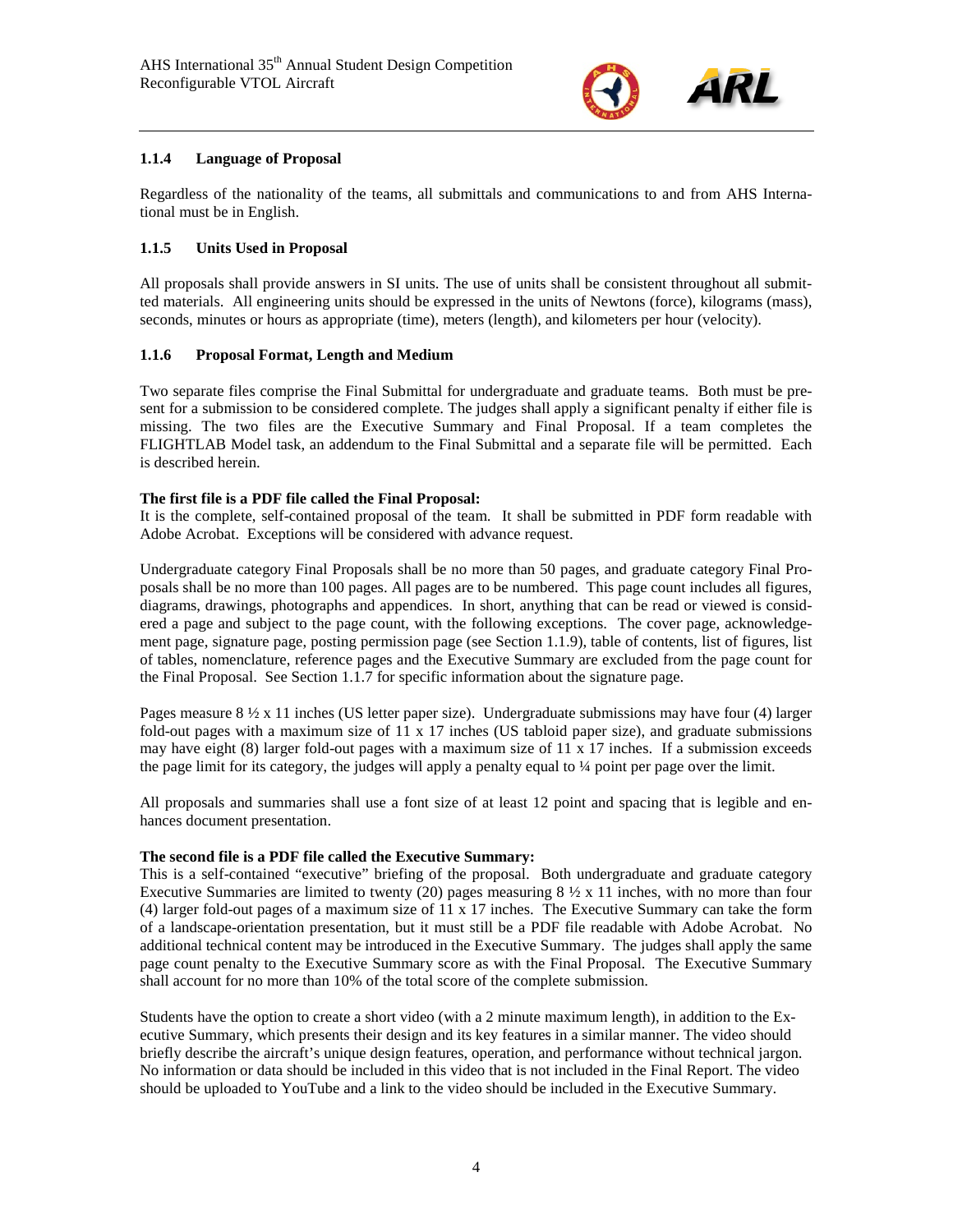

#### **The third file is the optional FLIGHTLAB model:**

Students participating in the bonus FLIGHTLAB task should provide all files necessary to run their model in the [FLIGHTLAB](https://www.flightlab.com/flightlab.html) environment, including but not limited to the vehicle model files (.fwm and .def), control system files (.csge, .configure, etc), and any tabular files for aerodynamic and structural properties. All FLIGHTLAB files should be compressed into a single .zip file and use the standard FLIGHTLAB file structure, which includes ctrl-eng, tables, trim, and usr folders. A results folder should include scripts used to run analyses and generate appropriate plots detailed in Sectio[n 2.5.](#page-11-4)

#### <span id="page-4-0"></span>**1.1.7 Signature Page**

All submittals must include a signature page as the second page, immediately following the cover page. The signature page must include the printed name, e-mail addresses, education level, (undergraduate or graduate), and signature of each student that participated. In the case of a multi-university team, the page must also indicate the affiliation of each student.

The submittals must be wholly the effort of the students; faculty and outside advisors may provide guidance but must not direct the work or ideas of the students. The signature page must also include the printed names, e-mail addresses and signatures of the faculty advisors.

Design projects for which a student receives academic credit must be identified by course name(s) and number(s) on the signature page.

#### <span id="page-4-1"></span>**1.1.8 Withdrawal**

If a student withdraws from a team, or if a team withdraws from the competition, that team must notify the AHS International POC in writing immediately.

#### <span id="page-4-2"></span>**1.1.9 Proposal Posting**

AHS will post the winning entries in the undergraduate and graduate categories on its website. Other entries may also be posted. Each team must include written permission, which shall appear on a separate page immediately following the signature page. This permission page will not count against the page count. AHS may also link to or embed the Executive Summary video on its website.

#### <span id="page-4-3"></span>**1.2 Awards**

ARL is very pleased to sponsor the AHS Student Design Competition this year. ARL will provide the funds for the awards and travel stipends through the AHS, as described below (all amounts in US Dollars). Awards are granted per team and can be made in one of three (3) categories, with a bonus also being offered:

#### <span id="page-4-4"></span>**1.2.1 Undergraduate Category**

- $1<sup>st</sup>$  place: \$1,850
- $2<sup>nd</sup>$  place: \$1,200
- $3<sup>rd</sup>$  place: \$500

#### <span id="page-4-5"></span>**1.2.2 Graduate Category**

- $1<sup>st</sup>$  place: \$2,500
- $2<sup>nd</sup>$  place: \$1,750
- $\frac{2}{3}$ rd place: \$950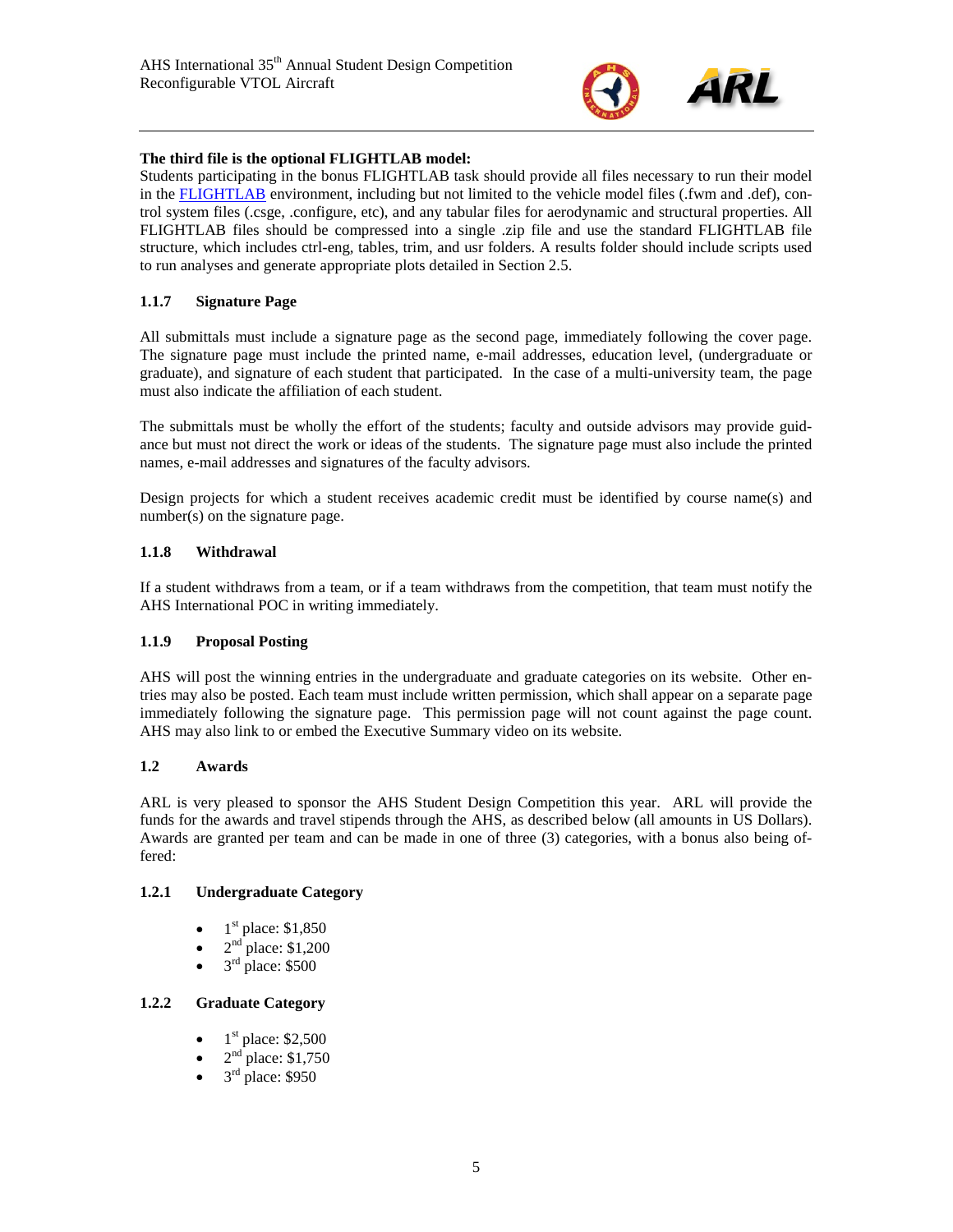

#### <span id="page-5-0"></span>**1.2.3 Best First-Time Entrant**

- \$500 (undergraduate)
- \$750 (graduate)

#### <span id="page-5-1"></span>**1.2.4 FLIGHTLAB Model Bonus**

- \$500 (awarded to one *undergraduate* team successfully completing the FLIGHTLAB Model task, judged independent of the design portion)
- \$500 (awarded to one *graduate* team successfully completing the FLIGHTLAB Model task, judged independent of the design portion)

AHS International will provide certificates of achievement to each member of the winning teams and their faculty advisors. A representative for each of the first place winners in the graduate and undergraduate categories will be expected to present a technical summary of their design at the May 2019 AHS International 75th Annual Forum in Philadelphia, Pennsylvania. These two presenters will each receive complimentary Forum registration, and each will be provided with \$1,000 for reimbursement of expenses to help defray the cost of attendance.

#### <span id="page-5-2"></span>**1.3 Schedule**

Schedule milestones and deadline dates for submission are as follows:

| <b>Milestone</b>                                                    | Date                     |
|---------------------------------------------------------------------|--------------------------|
| AHS Issues a Request For Proposal                                   | <b>August 2017</b>       |
| Submit Letter of Intent to Participate                              | NLT 5 February 2018      |
| Submit Requests for Information/Clarification                       | NLT 23 February 2018     |
| AHS Issues Responses to Questions                                   | <b>NLT 23 March 2018</b> |
| Teams submit Final Submittal (Final Proposal and Executive Summary) | <b>NLT 31 May 2018</b>   |
| Sponsor notifies AHS of results                                     | <b>3 August 2018</b>     |
| AHS announces winners                                               | <b>17 August 2018</b>    |
| Winning team presents at AHS Forum 75                               | <b>May 2019</b>          |

We reiterate: If you intend to participate, your Letter of Intent must arrive at the AHS International no later than (NLT) **5 February 2018**. The signature page must include all of the information specified in Section [1.1.7.](#page-4-0)

All questions and requests for information/clarification must be submitted by entrant teams to AHS no later than **23 February 2018**. All of the questions will be distributed to the judges on February 24<sup>th</sup> and all answers will be distributed collectively to all entrants no later than **23 March 2018**.

The Final Submittal must be received by 11:59 pm US Eastern Standard Time (GMT-5) **31 May 2018**.

#### <span id="page-5-3"></span>**1.4 Contacts**

All correspondence should be directed to:

Ms. Julie M. Gibbs, Technical Programs Director AHS International 2701 Prosperity Ave., Suite 210 Fairfax, VA 22031 USA Phone: +1-703-684-6777 x103 E-mail: [jmgibbs@vtol.org](mailto:jmgibbs@vtol.org)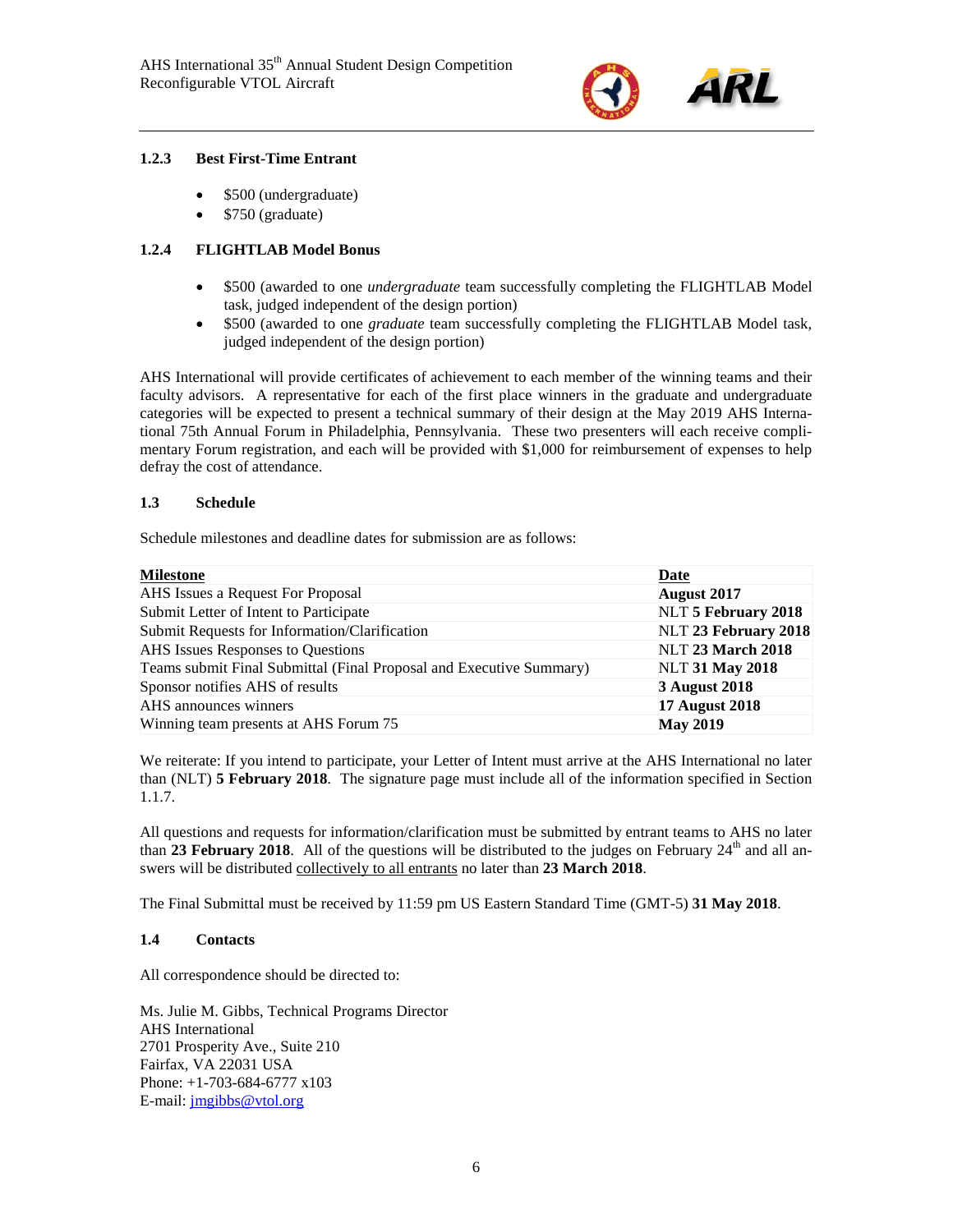

#### <span id="page-6-0"></span>**1.5 Evaluation Criteria**

The proposals will be judged on four (4) primary criteria with weighting factors specified below. Note that the FLIGHTLAB Model is not a criterion in determining the ranking of a team's performance.

#### <span id="page-6-1"></span>**1.5.1 Technical Content (40 points)**

The Technical Content of the proposal requires that:

- The design meets the RFP technical requirements.
- The assumptions are clearly stated and logical.
- A thorough understanding of tools is evident and their use is appropriate and sufficient for the application.
- All major technical issues are considered.
- Appropriate trade studies are performed to direct/support the design process.
- Well-balanced and appropriate substantiation of complete aircraft and subsystems is present.
- Technical drawings are clear, descriptive, and accurately represent a realistic design.

#### <span id="page-6-2"></span>**1.5.2 Originality (25 points)**

The originality of the proposal shall be judged on:

- How innovative the solution is to achieve fixed wing like efficiency and vertical lift performance.
- How much originality the solution demonstrates and shows imagination.
- Vehicle/system aesthetics.
- How the design overcomes challenges that may have been previously unsolved.

#### <span id="page-6-3"></span>**1.5.3 Application & Feasibility (20 points)**

The proposals will be judged on the appropriateness of the proposed aircraft to the mission requirements, how well current and anticipated technologies are applied to the problem, and on the feasibility of the solution. The proposals must:

- Defend the choice of the aircraft based on the mission requirements.
- Justify and substantiate the technology levels that are used or anticipated.
- Direct appropriate emphasis and discussion to critical technological issues.
- Discuss how reliability and maintainability features influenced the design process.
- Discuss how manufacturing methods and materials were considered in the design process.
- Discuss how affordability was considered in the design process.
- Show an appreciation for the operation of the aircraft.

#### <span id="page-6-4"></span>**1.5.4 Organization & Presentation (15 points)**

The organization and presentation of the proposal requires

- A self-contained Executive Summary that contains all pertinent information and a compelling case as to why the proposal should win. It must be a separate file.
- An introduction that clearly describes the major features of the proposed system.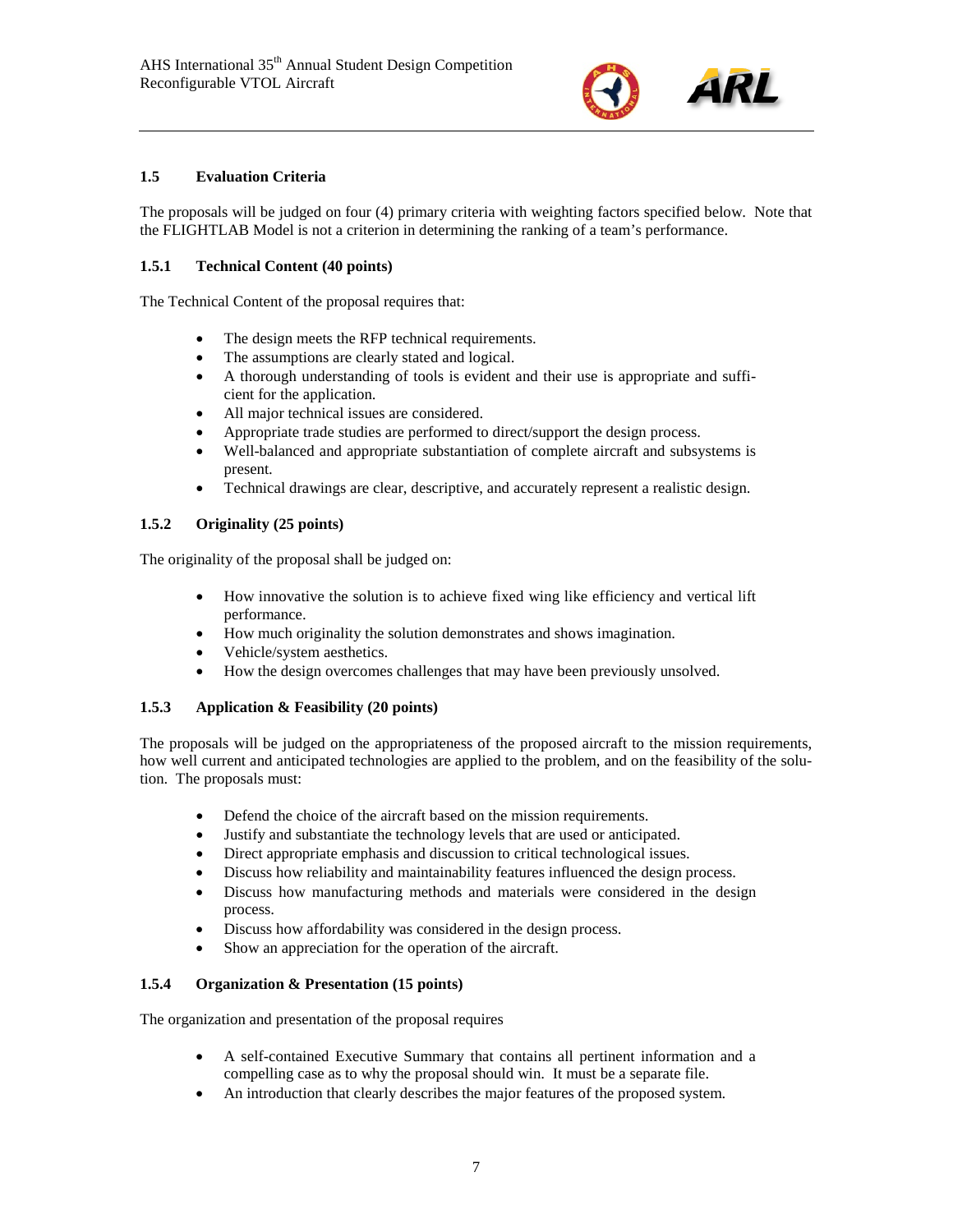

- A well-organized proposal with all information presented in a readily accessible and logical sequence.
- Clear and uncluttered graphs, tables, drawings and other visual elements.
- Complete citations of all previous relevant work (the state of the art).
- Professional quality and presentation.
- The proposal meets all format and content requirements.

The RFP describes the contest and the requirements. Schedule, page count and other limits, and the basic rules are part of the RFP and will be judged under Section 1.5.

#### <span id="page-7-0"></span>**1.6 Proposal Requirements**

The Final Submittal needs to communicate a description of the design concepts and the associated performance criteria (or metrics) to substantiate the assumptions and data used and the resulting predicted performance, weight, and cost. Use the following as guidance while developing a response to this Request for Proposal (RFP):

- a. Demonstrate a thorough understanding of the RFP requirements.
- b. Describe how the proposed technical approach complies with the requirements specified in the RFP. An explanation of the choice of the type of aircraft being offered is expected. Technical justification for the selection of materials and technologies is expected. Clarity and completeness of the technical approach will be a primary factor in evaluation of the proposals.
- c. Identify and discuss critical technical problem areas in detail. Present descriptions, method of attack, system analysis, sketches, drawings, and discussions of new approaches in sufficient detail in order to assist in the engineering evaluation of the submitted proposal. Identify and justify all exceptions to RFP technical requirements. Design decisions are important, but so are process and substantiation.
- d. Describe the results of trade-off studies performed to arrive at the final design. Include a description of each trade and a thorough list of assumptions. Provide a brief description of the tools and methods used to develop the design and an explanation of why you chose the particular tools and methods.
- <span id="page-7-1"></span>e. Section [1.1.6,](#page-3-2) titled "Proposal Format, Length and Medium" describes the data package that a team must provide in the Final Submittal. Specifically, the Final Submittal must contain two files transmitted electronically. The first file is the Final Proposal, which is the full length, complete and self-contained proposed solution to the RFP. By self-contained, we mean that the proposal does not refer to and does not require files other than itself. The second file is an Executive Summary, which presents a compelling story why the sponsor should select your design concept. The Executive Summary should highlight critical requirements and the trade studies you conducted, and summarize the rotorcraft concept design and capabilities.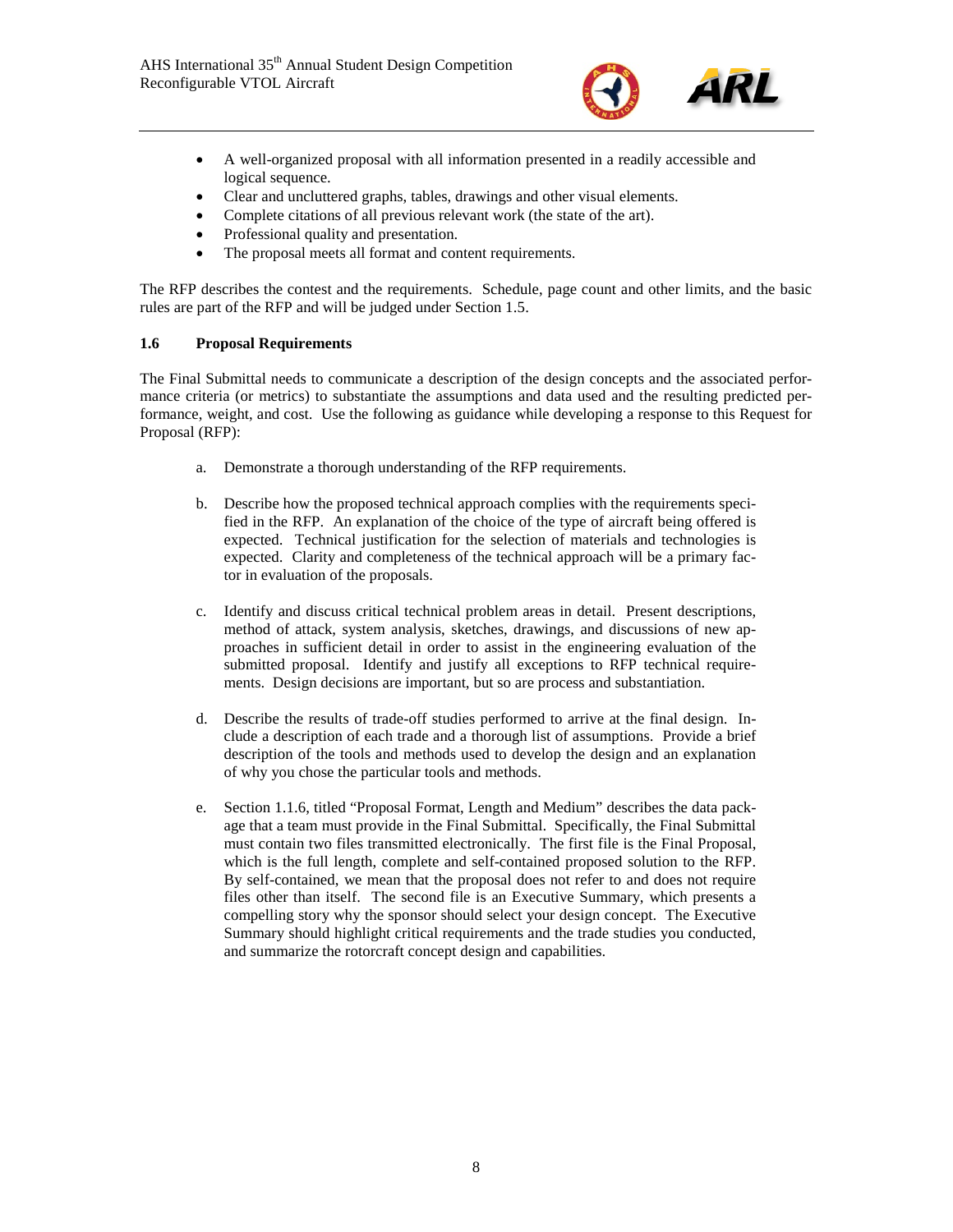

## **2 System Objectives**

#### <span id="page-8-0"></span>**2.1 Preface**

The Sikorsky S-72/NASA Rotor Systems Research Aircraft (RSRA) research testbed was envisioned to test rotor systems independently from the fixed wing airframe and propulsion system they were attached to. This allowed the rotor speed to be varied and even stopped in flight while maintaining control of the aircraft, creating a "flying wind tunnel" that could test advanced rotor systems. (See [www.vtol.org/RSRA](http://www.vtol.org/rsra) for the AHS Vertipedia entries on the S-72.)

The DARPA / [Lockheed X-Wing](http://www.sikorskyarchives.com/X-WING.php) was a 4-bladed "circulation control rotor" intended to be tested on the RSRA. The X-Wing blades were designed with elliptical airfoil sections and air slots on the leading and trailing edges. When the rotor would be stopped in flight, the blown air could be switched from the trailing edge to the leading edge, effectively reversing the airfoil shape so that all four blades were "facing" forward.



**Figure 1. Sikorsky Rotor Systems Research Aircraft fitted with the Lockheed X-Wing circulation control rotor.** [Igor I. Sikorsky Historical Archives]

In October 1976, the RSRA achieved its first flight without a rotor, using turbofans for propulsion and fixed wings for lift. Unfortunately, the combined RSRA/X-Wing vehicle never flew as the project was cancelled in 1987 when the government terminated the funding. The X-Wing stopped rotor concept—in its intended final form without fixed wings or turbofans—was a representation of aircraft designers' imagination of what reconfigurable aircraft might look like using 1980's technology.

The RSRA is the inspiration for this year's Student Design Competition. Students are asked to design a radical reconfigurable VTOL aircraft technology demonstrator incorporating today's technological advancements. What would it look like? Can it be useful? What technology would enable such a vehicle?

#### <span id="page-8-1"></span>**2.2 Specific Objectives**

The goal of this year's competition is to design a Group 3 size unmanned VTOL aircraft that achieves highspeed forward flight (relative to current VTOL aircraft) and efficient hover through the use of novel reconfigurable propulsive and lifting devices. The aircraft should have superior performance over a comparablysized aircraft that does not have reconfigurable systems.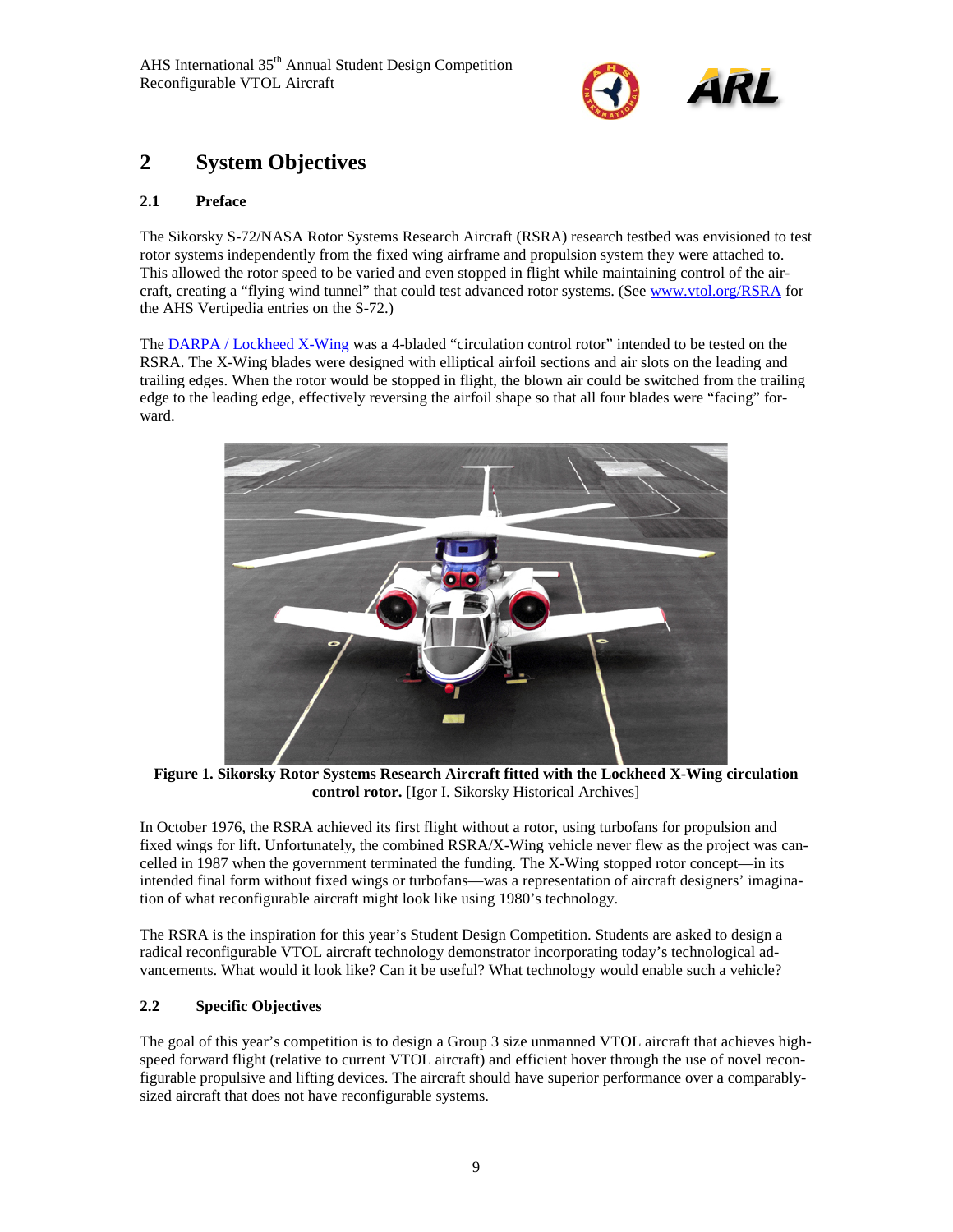

#### <span id="page-9-0"></span>**2.2.1 Vehicle Design**

The proposed aircraft design must have its main lifting device be a reconfigurable system. This is defined as a component or system of components which are designed to operate in two or more physical states. To transition between operating states, the system should reconfigure by changing shape, orientation, or location relative to a body fixed frame. Each operating state should provide a unique tradeoff or compromise in performance not achievable by another operating state. The selection of each operating state during flight corresponds to optimal performance for a specific flight condition. The reconfigurable system should be the key feature of the aircraft and should be a novel design.

For the X-Wing rotor system, its 4-bladed rigid rotor was designed to operate in two states with a transition period in between. The first being a rotating state similar to a traditional main rotor with air blown through the trailing edge slots on all 4 rotors for vehicle control. In the second operating state, the rotor was in a fixed position with air blown through the rearmost slots on all four blades.

#### <span id="page-9-1"></span>**2.2.2 Design Limitations**

- The vehicle must be able to reconfigure on its own. Any effort exerted to change from one operating state to another shall be done by components which remain onboard the aircraft at all times. The reconfiguration must also be reversible, be able to be executed multiple times without external support, and must be able to take place during ground operations and during flight.
- No part of the vehicle can be removed or jettisoned.
- The aircraft must be controllable and stable at all times including during any transition period. (e.g. no tumbling maneuvers)
- Designs should be *new and novel*. Prior VTOL designs (see for example, the [V/STOL Wheel](https://vertipedia.vtol.org/vstol/wheel.htm) and [past SDC entries\)](https://vtol.org/sdc) should only be considered if performance can be improved upon through the use of new technology that was unavailable to the original design.

Example: Traditional tiltrotors and tail sitters, including multi-rotors, do not meet the "new and novel" requirement. However, a multi-rotor rotor that transitions to axial flight, stows one or more rotors and unfolds fixed wings, to reduce drag in forward flight and increase efficiency is permissible.

#### <span id="page-9-2"></span>**2.2.3 Technology Limitations**

Students are encouraged to conduct a literature review to find new technologies that may enable their aircraft design (see for example [vtol.org/store](http://www.vtol.org/store) and vtol.org/journal). However, any technology included in the design must have public documentation (conference proceedings, journal paper, technical report, etc) that describes its properties and performance. If any claim of improved performance, weight, efficiency, is used other than what is publicly documented, students must provide substantiation of these claims with analyses or testing.

A chosen technology should not be the focus of the design. Included technologies should be necessary to enable the novel reconfigurable design features. For example, the X-Wing used circulation control to enable the rotor to be stopped and produce lift in one operating state while also performing as a traditional rotor in another operating state. The key design feature of the X-Wing was the stopped rotor, the circulation control enabled it to function as desired.

Any powerplant and fuel type may be used, provided it meets the technology limitations. Energy may be harvested from natural sources in the environment such as solar or wind energy.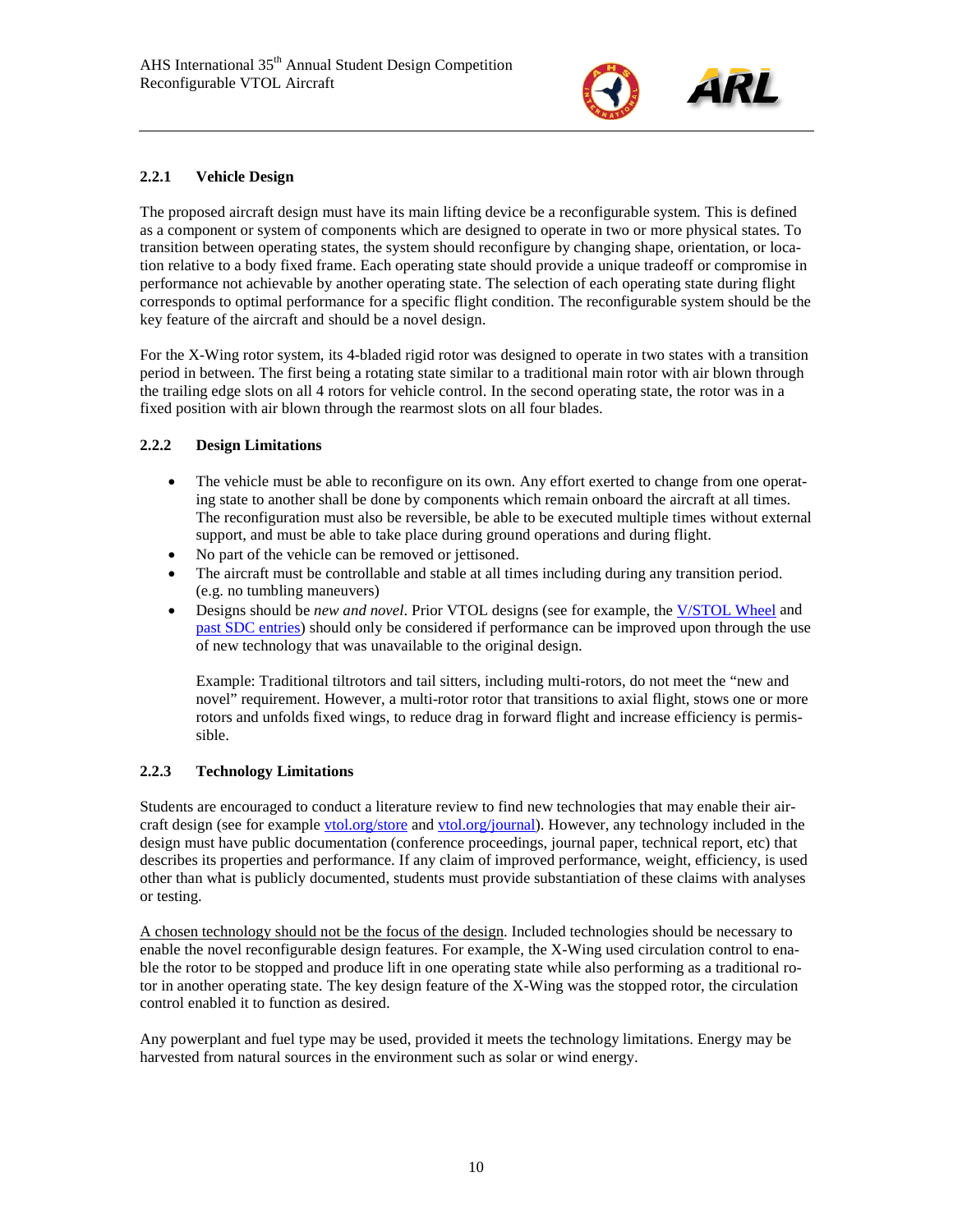

#### <span id="page-10-0"></span>**2.2.4 Vehicle Size**

To increase the utility of the resulting vehicle, the aircraft must be able to operate in a megacity-type environment and fit down narrow streets and in confined spaces. When in hover configuration, its maximum horizontal dimension must be limited to no more than 3 m.

| Maximum Gross Takeoff Weight (MTOW)      | $600 \text{ kg}$                          |
|------------------------------------------|-------------------------------------------|
| <b>Operating Altitude</b>                | 3000 m standard atmosphere                |
| Maximum Airspeed $(V_{MAX})$             | 333 km/h $(180 \text{ knots})$ or greater |
| Payload                                  | 100 kg or greater                         |
| <b>Maximum Vehicle Span (in a hover)</b> | 3 <sub>m</sub>                            |

#### <span id="page-10-1"></span>**2.2.5 Performance Metrics**

The performance of all proposed designs will be compared using 4 performance metrics.

- 1. Hover time in hours @ sea-level standard altitude (SLS) and at 3000 m standard atmosphere consuming 50% of energy capacity (fuel, batteries, etc)
- 2. Cruise range @ velocity for best range ( $V_{BR}$ ) consuming 50% of energy capacity at SLS & 3000 m
- 3. Dash speed  $(V_{MAX})$  at SLS & 3000 m
- 4. Estimated Drag Area which is defined as

$$
Drag \ Area = \frac{Drag \ Force}{\frac{1}{2}\rho V_{MAX}^2}
$$

For each flight condition, the vehicle will begin at MTOW with 100% energy storage (full fuel tank or fully charged batteries).

#### <span id="page-10-2"></span>**2.3 Deliverables**

This section summarizes specific details which should be included in the final report. However, these are only a minimum set of requirements. Students are encouraged to conduct a thorough aerodynamic and structural analysis of the vehicle to validate claims of performance. In particular, an accurate estimation of the vehicles parasitic drag is critical to predict maximum level flight speed. Aeromechanical analysis of any rotor systems should ensure control authority and safety. A dynamic analysis of variable speed rotors can determine the quickness of rotor speed changes during maneuvers in acceptable. Loads analysis of any flexible, morphing, or variable-geometry surfaces or structural members should inform the selection of materials and mechanical design.

#### <span id="page-10-3"></span>**2.3.1 Vehicle Configuration Trade Studies**

Students should perform a tradeoff analysis of several aircraft configurations, describe the strengths and weaknesses of each configuration considered, and justify the final selection chosen for the proposed vehicle. Include the specifications of the final proposed design in comparisons to provide a quantitative comparison to configurations not chosen.

#### <span id="page-10-4"></span>**2.3.2 Detailed Description of Reconfigurable Systems**

A detailed description of the reconfigurable system, its enabling technologies, and its operation should be included in the report along with a justification of design choices and any supporting analyses and graphics. Comparisons should be made to traditional non-reconfigurable systems of a similar size to characterize benefits of the reconfigurable system. The section must clearly discuss knowledge of the aircraft controlla-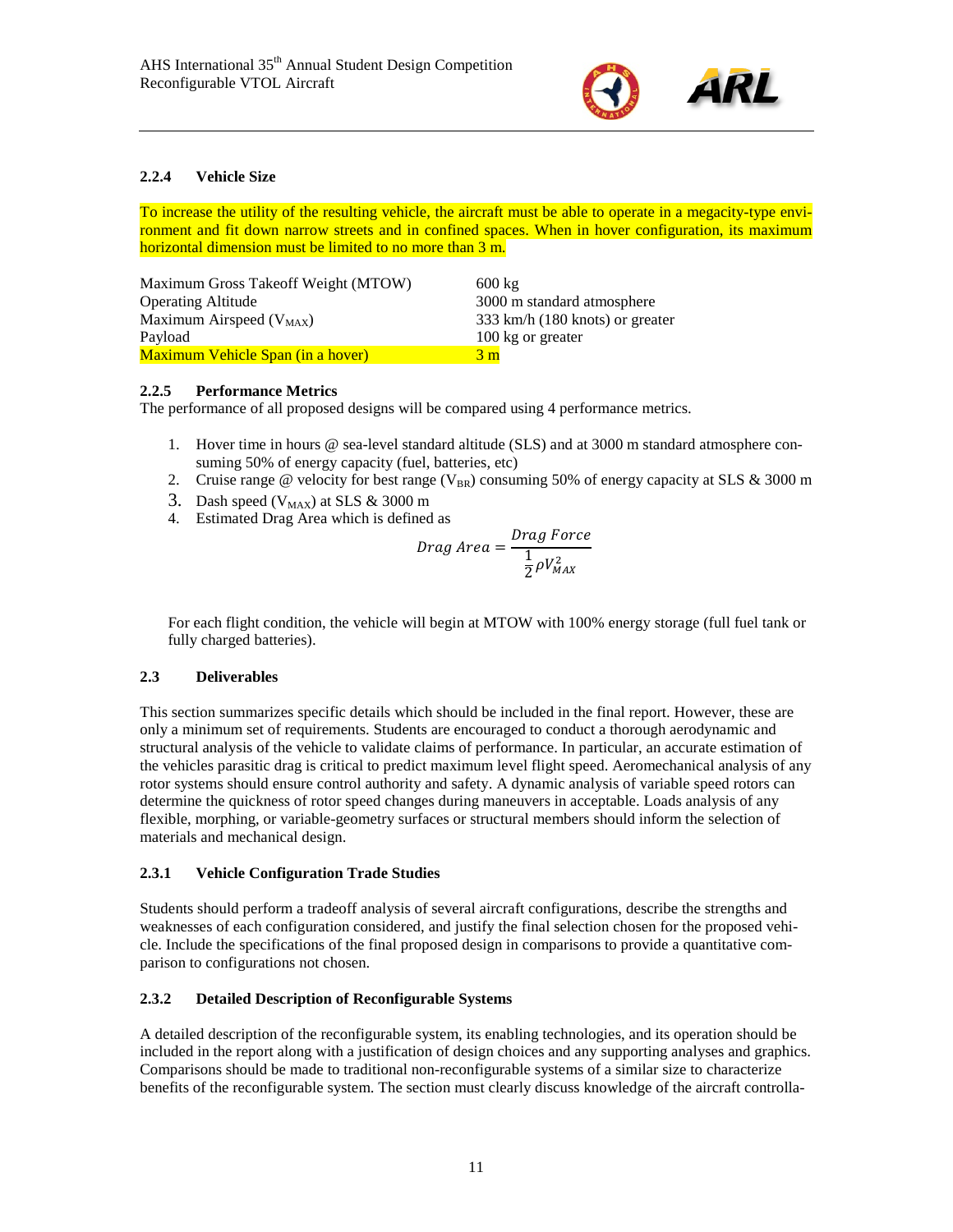

bility and operation in the transition phase (while reconfiguration takes place), including estimates of the time needed to reconfigure the aircraft.

Provide performance metrics such as power loading, Lift-to-Drag ratio, fuel or energy consumption rates, drag area, and other pertinent metrics which justify the use of the chosen reconfigurable design. An example would be the increase in range, maximum speed, or hover time specific to the added weight of the reconfiguration subsystem(s) in km/kg, (km/hr)/kg, or hr/kg.

#### <span id="page-11-0"></span>**2.3.3 Vehicle Weight Breakdown**

Inboard and outboard profiles of the aircraft showing locations of major components are required as well as a weight breakdown in [SAWE RP-A7 or RP-8](https://www.sawe.org/technical/rp/sawe_rp_a-7_2015) or similar format and a center of gravity (CG) analysis that ensures the aircraft is stable in flight if the CG locations shift.

#### <span id="page-11-1"></span>**2.3.4 Performance Calculations**

Provide calculations to substantiate performance metrics of section [2.2.5](#page-10-1) and reconfigurable subsystem metrics in section [2.3.2.](#page-10-4) Include calculations and a segment by segment summary of the aircraft performance for the chosen CONOPS in section [2.3.5](#page-11-2) including flight speed, altitude, energy consumed, gross weight, and power required for the entire vehicle system.

#### <span id="page-11-2"></span>**2.3.5 CONOPS**

Students should develop and present Concepts of Operations (CONOPS) for the proposed design which best displays the benefit of the vehicle's reconfigurable capabilities and completing useful work (payload delivery, SAR, etc). Standard equipment for all missions should include all necessary power and engine management and control units, communication equipment, and (unmanned) navigation equipment. Mission payloads may include cargo for transport, a sensor ball with Electro-optical/Infrared (EO/IR), Laser rangefinder/designation (LRF/D), SAR, moving target indicator, satellite communications relay, explosive hazards detection, and Chemical, Biological, Radiological, Nuclear, and Environmental (CBRNE) detection.

#### <span id="page-11-3"></span>**2.4 Additional Task for Graduate Teams**

- A stress assessment to characterize the structural and aerodynamic loads acting on the reconfigurable system and lifting devices (wings, rotors, etc). In-flight aerodynamics loads (steady and vibratory) should be calculated and used in a structural analysis to ensure wings and rotors do not fail or fatigue and have acceptable safety margins.
	- o Figures should include but not be limited to plots of maximum load factor versus airspeed (consider structural and power limitations), maximum steady airloads along a blade or wing span, and maximum steady structural loads along a blade or wing span.
- Identify aeroelastic stability boundaries and show that they fall outside of the aircraft's operating envelope.
- Develop flight control laws and simulate the vehicle during the reconfiguration process and show that the aircraft is controllable and stable throughout the reconfiguration process and that the reconfiguration can be reversed in flight.

#### <span id="page-11-4"></span>**2.5 Bonus Task – FLIGHTLAB Model**

Advanced Rotorcraft Technologies Inc. (ART) will provide their [FLIGHTLAB](https://www.flightlab.com/flightlab.html) rotorcraft analysis package to all teams who wish to participate in this optional task in which teams should develop a FLIGHTLAB model of their proposed vehicle. The aircraft analysis model should consist of:

1. Rotor (if present) geometric, dynamic, and aerodynamic properties including but not limited to airfoil tables, chord distribution, twist distribution, inertias, and mass distributions.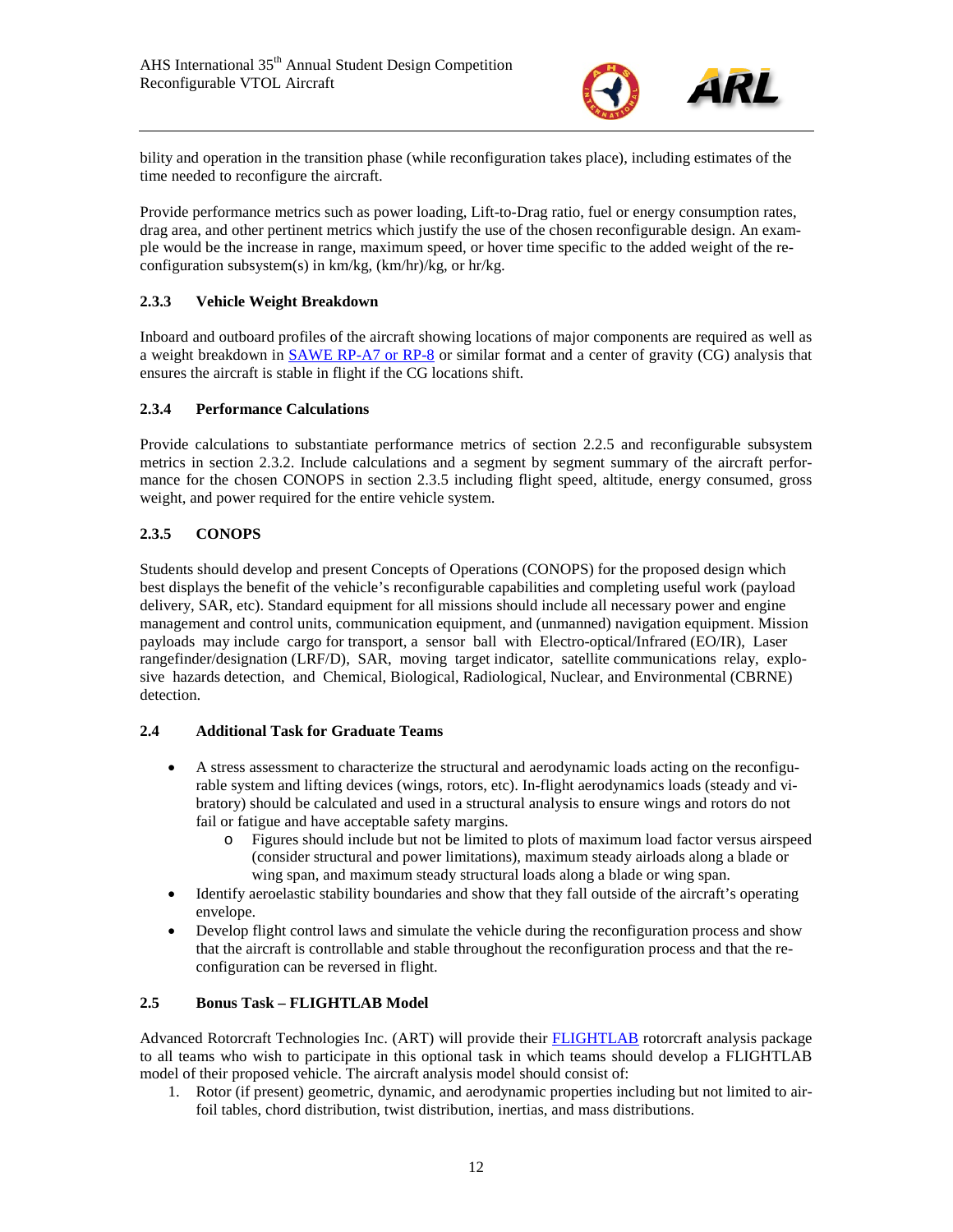

- 2. Fuselage properties including but not limited to airloads (consistent with drag calculations from Section [2.3.3\)](#page-11-0), control surfaces, and landing gear (if present).
- 3. Flight control system which enables the vehicle to be controllable and stable throughout its flight envelope.
- 4. Propulsion System of appropriate performance (lapse rates, torque limits, etc.)

The goal of this task is to have an accurate model of the vehicle which the judges will use to run analyses and test in the FLIGHTLAB flight simulation environment. All vehicle design parameters and performance metrics should match those stated in the Final Report.

Students should use their model to perform the following analyses and draw conclusions about the vehicle's flight characteristics:

- 1. Handling qualities assessment (roll, pitch, and yaw quickness)
- 2. Vehicle stability assessment (response to a step/ramp/impulse in roll, pitch, and yaw)
- 3. Center of gravity excursions (effects on stability and control power required when the CG moves)

Specific details for obtaining the necessary software license and support from ART will be provided to the Teams after receipt of the Letter of Intention to Participate.

ART will also provide a web-based training class on the use of FLIGHTLAB at the start of the competition, and students will receive FLIGHTLAB documentation and training material with their FLIGHTLAB distribution. ART will also provide some Help Desk support to the competing teams during the competition, but the teams should be aware that this support is limited.

#### **REMINDERS**

AHS International and ARL wish you success in your endeavors to meet the challenges of this RFP. Please remember the following important dates:

- To participate in the competition, AHS International **must** receive your Letter of Intent no later than **5 February 2018**.
- The deadline to submit all files for your proposal is **31 May 2018.**

No extensions will be given — please plan ahead!

All information on the competition is available at [www.vtol.org/sdc.](http://www.vtol.org/sdc)

Good luck!